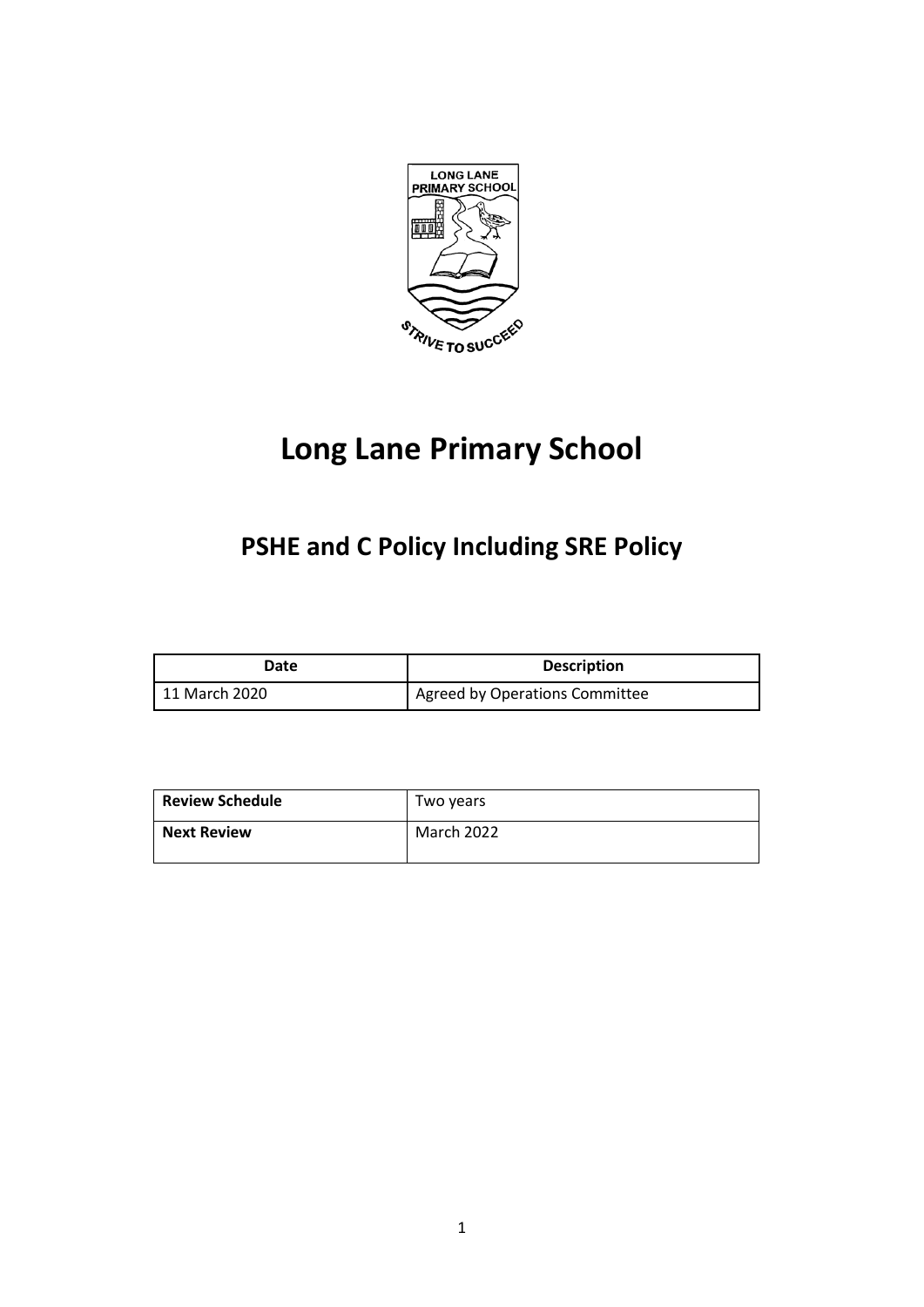# **Introduction**

All schools must provide a curriculum that is broadly based, balanced and meets the needs of all pupils. Under section 78 of the Education Act 2002 and the Academies Act 2010, a PSHE curriculum:

- Promotes the spiritual, moral, cultural, mental and physical development of pupils at the school and of society, and
- Prepares pupils at the school for the opportunities, responsibilities and experiences of later life.

The Government's PSHE education review of PSHE Education (March 2013) stated that the subject would remain non-statutory and that no new programmes of study would be published. The DfE specified as part of its National Curriculum guidance that 'All schools should make provision for personal, social, health and economic education (PSHE), drawing on good practice'. The review also detailed:

"PSHE remains an important and necessary part of all pupils' education. We believe that all schools should teach PSHE, drawing on good practice, and have outlined this expectation in the introduction to the new National Curriculum" (Written Ministerial Statement: Review of Personal, Social, Health and Economic education, March 2013).

This Jigsaw PSHE policy is informed by:

Existing DfE guidance on **Sex and Relationships Education** (Sex and Relationship Education Guidance, July 2000);

**SRE supplementary guidance** (Sex Education Forum/ Brook/ PSHE Association, March2014); **Preventing and tackling bullying** (Preventing and tackling bullying: Advice for head teachers, staff and governing bodies, July 2013);

**Drug and Alcohol Education** (DfE and ACPO drug advice for schools: Advice for local authorities, head teachers, school staff and governing bodies, September 2012);

**Safeguarding** (Working Together to Safeguard Children: A guide to inter-agency working to safeguard and promote the welfare of children, 2019) and

**Equality** (Equality Act 2010: Advice for school leaders, school staff, governing bodies and local authorities, revised February 2013).

Links to these documents:

[http://www.education.gov.uk/aboutdfe/statutory/g00214676/sex-and-relationships](http://www.education.gov.uk/aboutdfe/statutory/g00214676/sex-and-relationships-education-guidance)[education-guidance](http://www.education.gov.uk/aboutdfe/statutory/g00214676/sex-and-relationships-education-guidance)

<http://www.pshe-association.org.uk/uploads/media/17/7910.pdf>

<https://www.gov.uk/government/publications/dfe-and-acpo-drug-advice-for-schools> <http://www.education.gov.uk/aboutdfe/advice/f0076899/preventing-and-tackling-bullying> [http://www.education.gov.uk/schools/guidanceandadvice?f\\_category=Safeguarding&page=1](http://www.education.gov.uk/schools/guidanceandadvice?f_category=Safeguarding&page=1) [http://www.education.gov.uk/aboutdfe/advice/f00215460/equality-act-2010-departmental](http://www.education.gov.uk/aboutdfe/advice/f00215460/equality-act-2010-departmental-advice)[advice](http://www.education.gov.uk/aboutdfe/advice/f00215460/equality-act-2010-departmental-advice)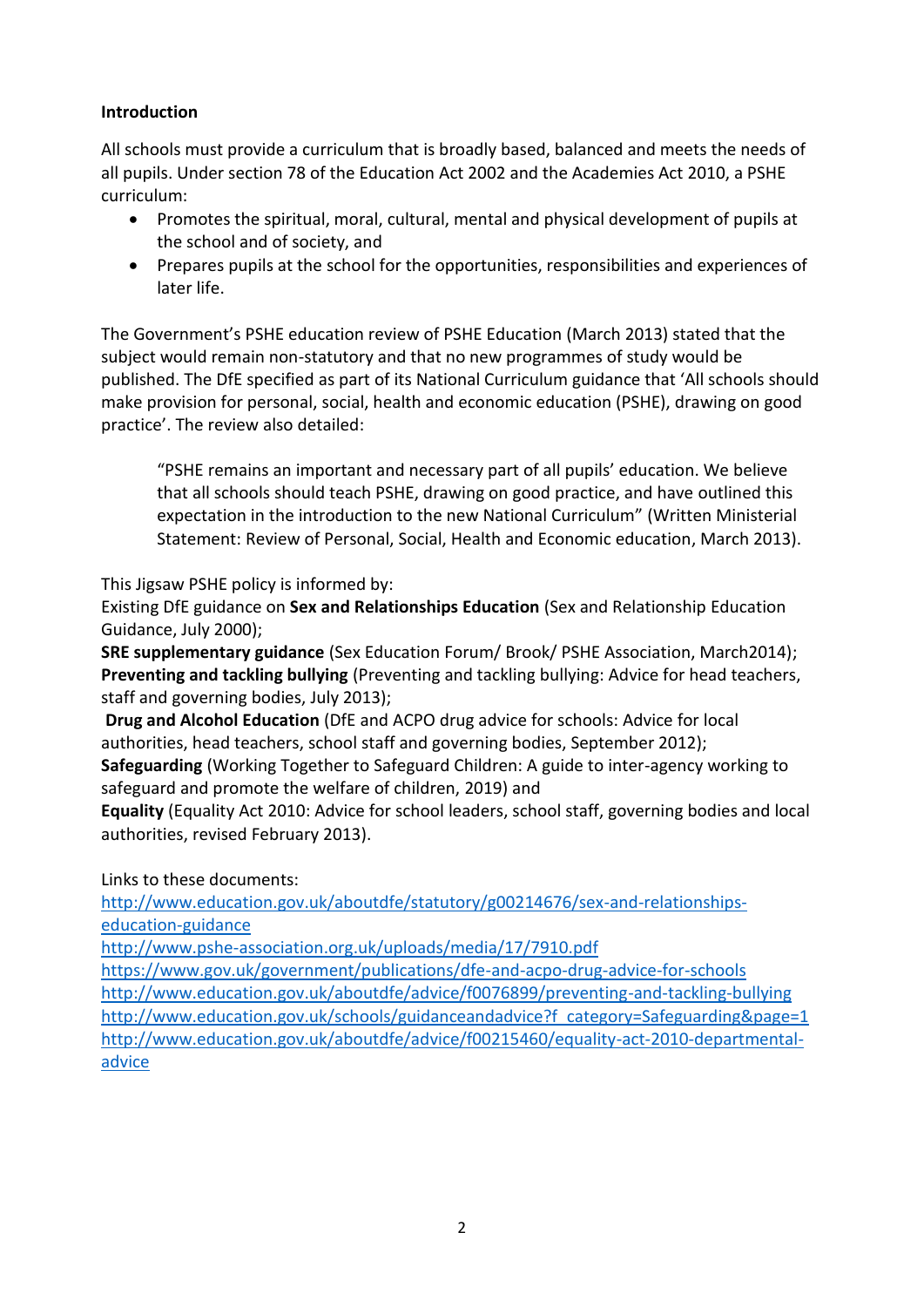#### **LONG LANE PRIMARY SCHOOL**

# **Personal, Social and Health Education (PSHE) and Citizenship Policy**  *Including Sex and Relationships Education (SRE)*

#### **Aims**

To provide pupils with the knowledge, understanding, attitudes, values and skills they need in order to reach their potential as individuals and within the community.

Pupils are encouraged to take part in a wide range of activities and experiences across and beyond the curriculum, contributing fully to the life of their school and communities. In doing so they learn to recognise their own worth, work well with others and become increasingly responsible for their own learning. They reflect on their experiences and understand how they are developing personally and socially, tackling many of the spiritual, moral, social and cultural issues that are part of growing up.

They learn to understand and respect our common humanity; diversity and differences so that they can go on to form the effective, fulfilling relationships that are an essential part of life and learning.

#### **Responsibility**

#### **Headteacher**

- Ensure appropriate curriculum provision including enrichment activities meets the needs of all students.
- Monitor curriculum delivery through lesson observations, schemes of work reviews and pupil voice.
- Ensure effective training is available in order to secure high quality delivery.
- Share curriculum provision annually with governors' standards committee.

#### **PHSE Coordinator**

- Ensure that the curriculum is delivered to the highest standards and challenge poor performance.
- Attend relevant training to secure high-quality delivery.
- Direct staff to appropriate training to secure subject knowledge.
- Review schemes of work at appropriate intervals and ensure effective delivery.
- Liaise with the SENCO to secure appropriate support and intervention for vulnerable students.
- Ensure that appropriate students are targeted for enrichment opportunities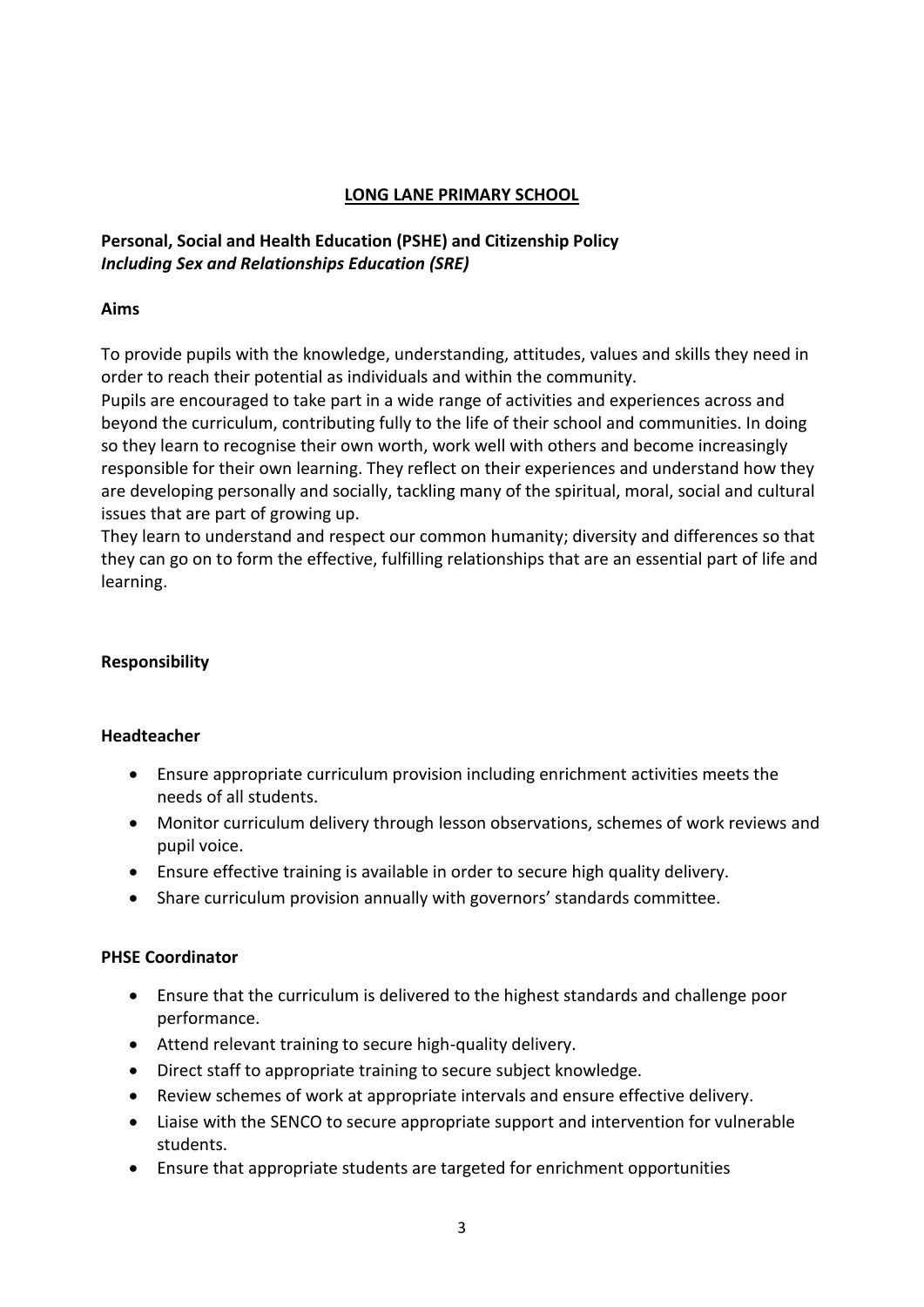# **Teachers**

- Deliver the curriculum in all aspects to the highest possible standards.
- Monitor student performance and adjust delivery to support progress.
- Adapt the Jigsaw Schemes of work when appropriate with support and guidance from the PHSE coordinator.
- Liaise with the SENCO to deliver appropriate support and intervention for vulnerable students.

#### **Governors**

- The governors will review the curriculum themes to ensure there is no unnecessary narrowing of the curriculum.
- Conduct staff and pupil voice visits, where appropriate and in-line with the 'monitoring and evaluation cycle', to better understand engagement with the curriculum and improve governor understanding of school improvement actions that have taken place.

# **Policy Statement**

Our PSHE curriculum will be delivered using the published scheme **JIGSAW PSHE.** Through this will support the development of the skills, attitudes, values and behaviour, regardless of race, sex or special educational needs which enable pupils to:

- Have a sense of purpose
- Value self and others
- Form relationships
- Make and act on informed decisions
- Communicate effectively
- Work with others
- Respond to challenge
- Be an active partner in their own learning
- Be active citizens within the local community
- Explore issues related to living in a democratic society
- Become healthy and fulfilled individuals

#### **Moral and Values Framework**

The Drug and Alcohol Education programme at our school reflects the school ethos and demonstrates and encourages the following values. For example:

- o Respect for self
- o Respect for others
- o Responsibility for their own actions
- o Responsibility for their family, friends, schools and wider community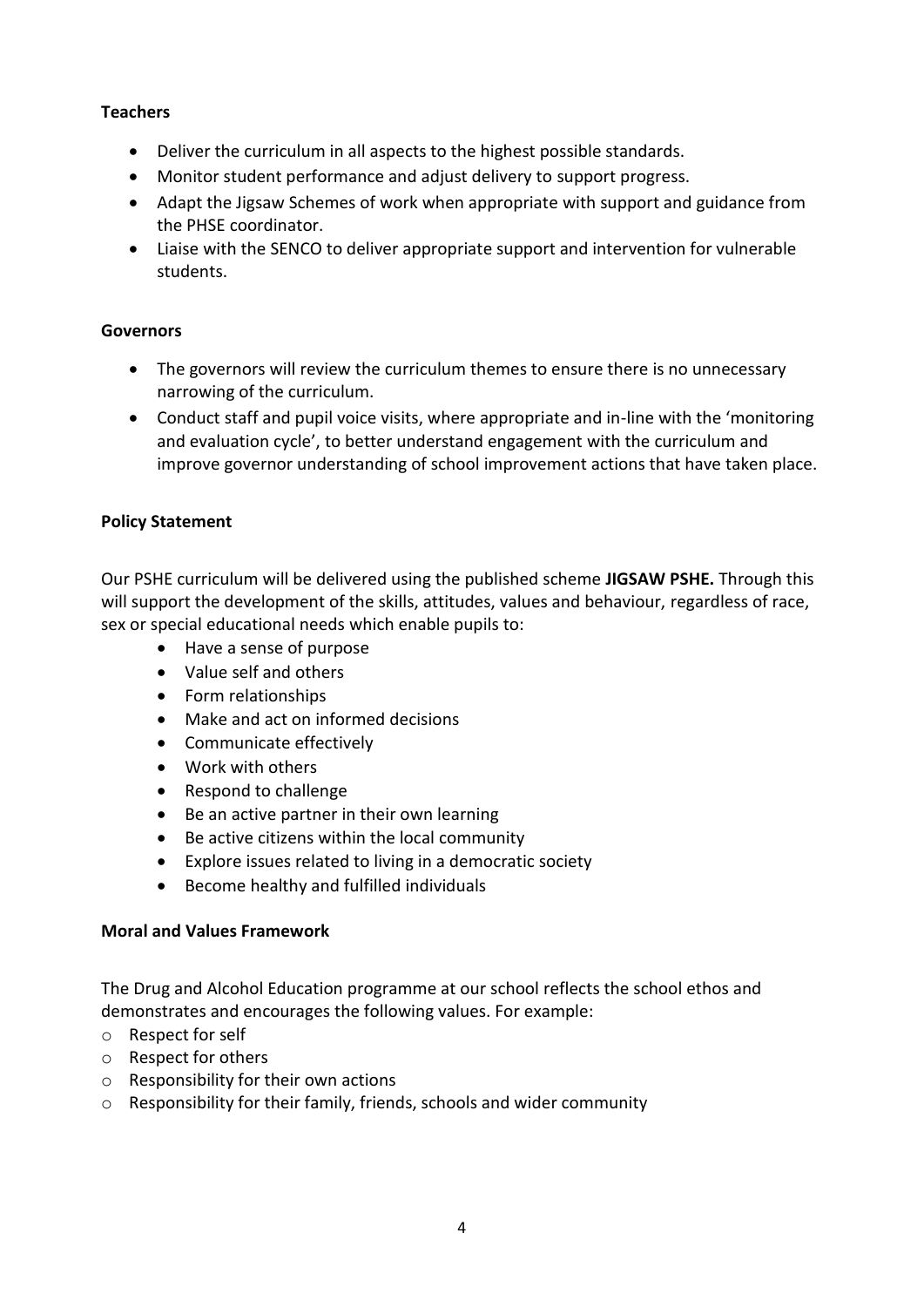#### **Guidance and Procedures**

All staff and associated stakeholders should familiarise themselves with the accompanying document entitled "*PSHE and C Guidance and Procedures*".

#### **PHSE and C Guidance and Procedures**

#### **Jigsaw Content**

Jigsaw covers all areas of PSHE for the primary phase, as the table below shows:

| Term             | Puzzle name       | Content                                                     |
|------------------|-------------------|-------------------------------------------------------------|
| Autumn 1:        | Being Me in My    | Includes understanding my place in the class, school and    |
|                  | World             | global community as well as devising Learning Charters)     |
| <b>Autumn 2:</b> | Celebrating       | Includes anti-bullying (cyber and homophobic bullying       |
|                  | <b>Difference</b> | included) and diversity work                                |
| Spring 1:        | Dreams and        | Includes goal-setting, aspirations, working together to     |
|                  | Goals             | design and organise fund-raising events                     |
| Spring 2:        | <b>Healthy Me</b> | Includes drugs and alcohol education, self-esteem and       |
|                  |                   | confidence as well as healthy lifestyle choices             |
| Summer 1:        | Relationships     | Includes understanding friendship, family and other         |
|                  |                   | relationships, conflict resolution and communication skills |
| Summer 2:        | Changing Me       | Includes Sex and Relationship Education in the context of   |
|                  |                   | looking at change                                           |

#### **Withdrawal from SRE lessons**

Parents/carers have the right to withdraw their children from all or part of the Sex and Relationships Education provided at school except for those parts included in statutory National Curriculum Science. Those parents/carers wishing to exercise this right are invited in to see the head teacher and/or SRE Co-ordinator who will explore any concerns and discuss any impact that withdrawal may have on the child. Once a child has been withdrawn they cannot take part in the SRE programme until the request for withdrawal has been removed. Materials are available to parents/carers who wish to supplement the school SRE programme or who wish to deliver SRE to their children at home.

#### **Sex and Relationships Education (SRE)**

Definition of SRE:

'SRE is lifelong learning process of acquiring information, developing skills and forming positive beliefs and attitudes about sex, sexuality, relationships and feelings' (Sex Education Forum, 1999).

Effective SRE can make a significant contribution to the development of the personal skills needed by pupils if they are to establish and maintain relationships. It also enables children and young people to make responsible and informed decisions about their health and wellbeing.

It is important to note that the SRE at our school sits within the school's values framework and that we consider it vital to do this work in partnership with parents and carers.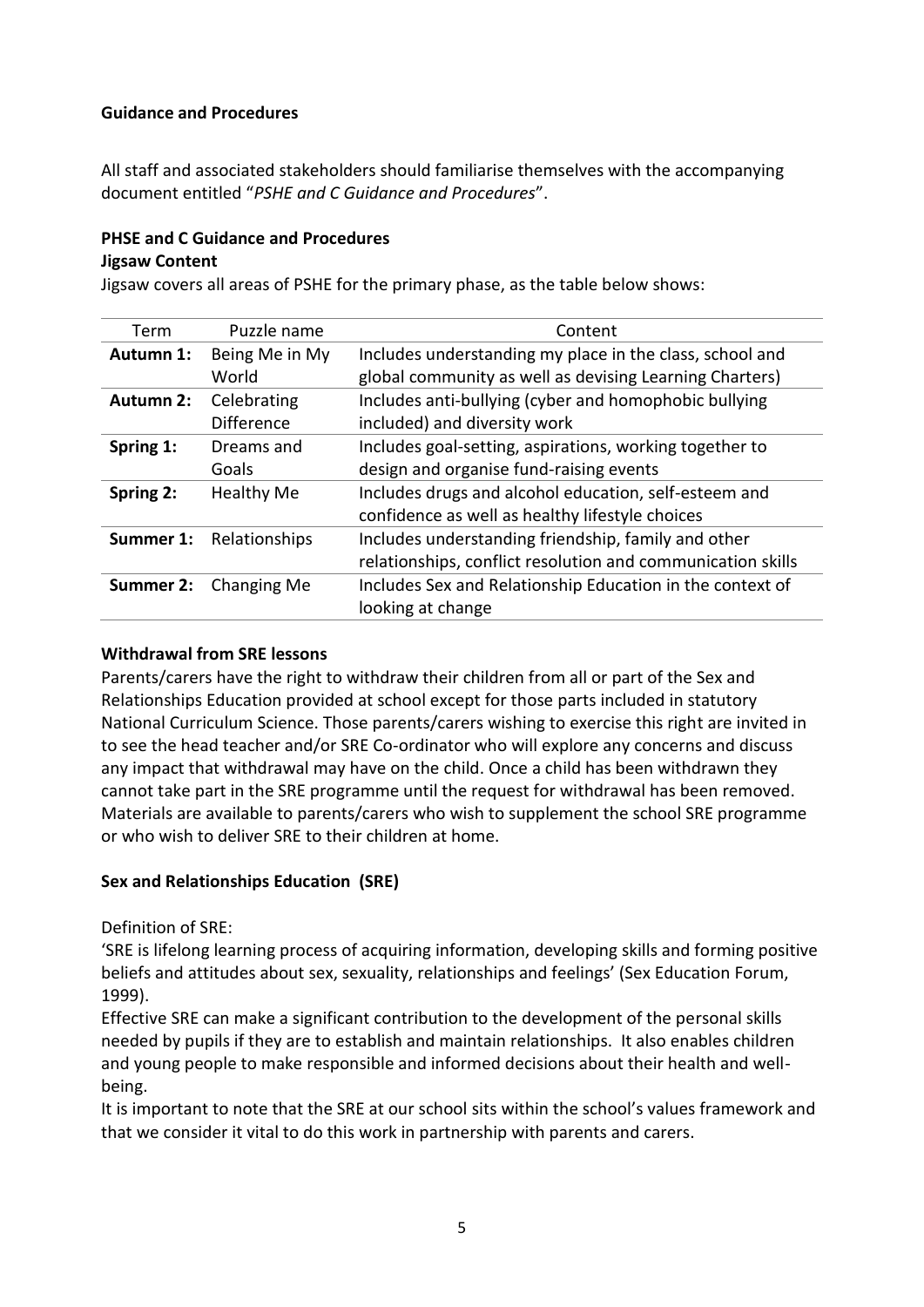We are mindful that parents/carers do have the legal right to withdraw their children from the SRE that is part of the PSHE (Jigsaw) Programme, whilst we hope they do not feel the need to do so.

#### **Jigsaw Content**

The grid below shows specific learning intentions for each year group in the 'Changing Me' Puzzle . These specific lessons sit within the whole Puzzle (6 lessons) which looks at change and coping with change in lots of contexts, so changes as we grow up and enter puberty are seen as one sort of change that we can all cope with.

| Year           | <b>Piece Number</b> | <b>Learning Intentions</b>                                           |
|----------------|---------------------|----------------------------------------------------------------------|
| Group          | and Name            | 'Pupils will be able to'                                             |
| $\mathbf 1$    | Piece 4             | identify the parts of the body that make boys different to girls and |
|                | Boys' and           | use the correct names for these: penis, testicles, vagina respect    |
|                | Girls' Bodies       | my body and understand which parts are private                       |
| $\overline{2}$ | Piece 4             | recognise the physical differences between boys and girls, use the   |
|                | Boys' and           | correct names for parts of the body (penis, testicles, vagina) and   |
|                | Girls' Bodies       | appreciate that some parts of my body are private tell you what I    |
|                |                     | like/don't like about being a boy/girl                               |
| 3              | Piece 1             | understand that in animals and humans lots of changes happen         |
|                | <b>How Babies</b>   | between conception and growing up, and that usually it is the        |
|                | Grow                | female who has the baby express how I feel when I see babies or      |
|                |                     | baby animals                                                         |
|                | Piece 2             | understand how babies grow and develop in the mother's uterus        |
|                | <b>Babies</b>       | and understand what a baby needs to live and grow express how I      |
|                |                     | might feel if I had a new baby in my family                          |
|                | Piece 3             | understand that boys' and girls' bodies need to change so that       |
|                | <b>Outside Body</b> | when they grow up their bodies can make babies identify how          |
|                | Changes             | boys' and girls' bodies change on the outside during this growing    |
|                |                     | up process                                                           |
|                |                     | recognise how I feel about these changes happening to me and         |
|                |                     | know how to cope with those feelings                                 |
|                | Piece 4             | identify how boys' and girls' bodies change on the inside during     |
|                | Inside Body         | the growing up process and why these changes are necessary so        |
|                | Changes             | that their bodies can make babies when they grow up recognise        |
|                |                     | how I feel about these changes happening to me and how to cope       |
|                |                     | with these feelings                                                  |
| $\overline{4}$ | Piece 2             | correctly label the internal and external parts of male and female   |
|                | Having A Baby       | bodies that are necessary for making a baby                          |
|                |                     | understand that having a baby is a personal choice and express       |
|                |                     | how I feel about having children when I am an adult                  |
|                | Piece 3             | describe how a girl's body changes in order for her to be able to    |
|                | Girls and           | have babies when she is an adult, and that menstruation (having      |
|                | Puberty             | periods) is a natural part of this know that I have strategies to    |
|                |                     | help me cope with the physical and emotional changes I will          |
|                |                     | experience during puberty                                            |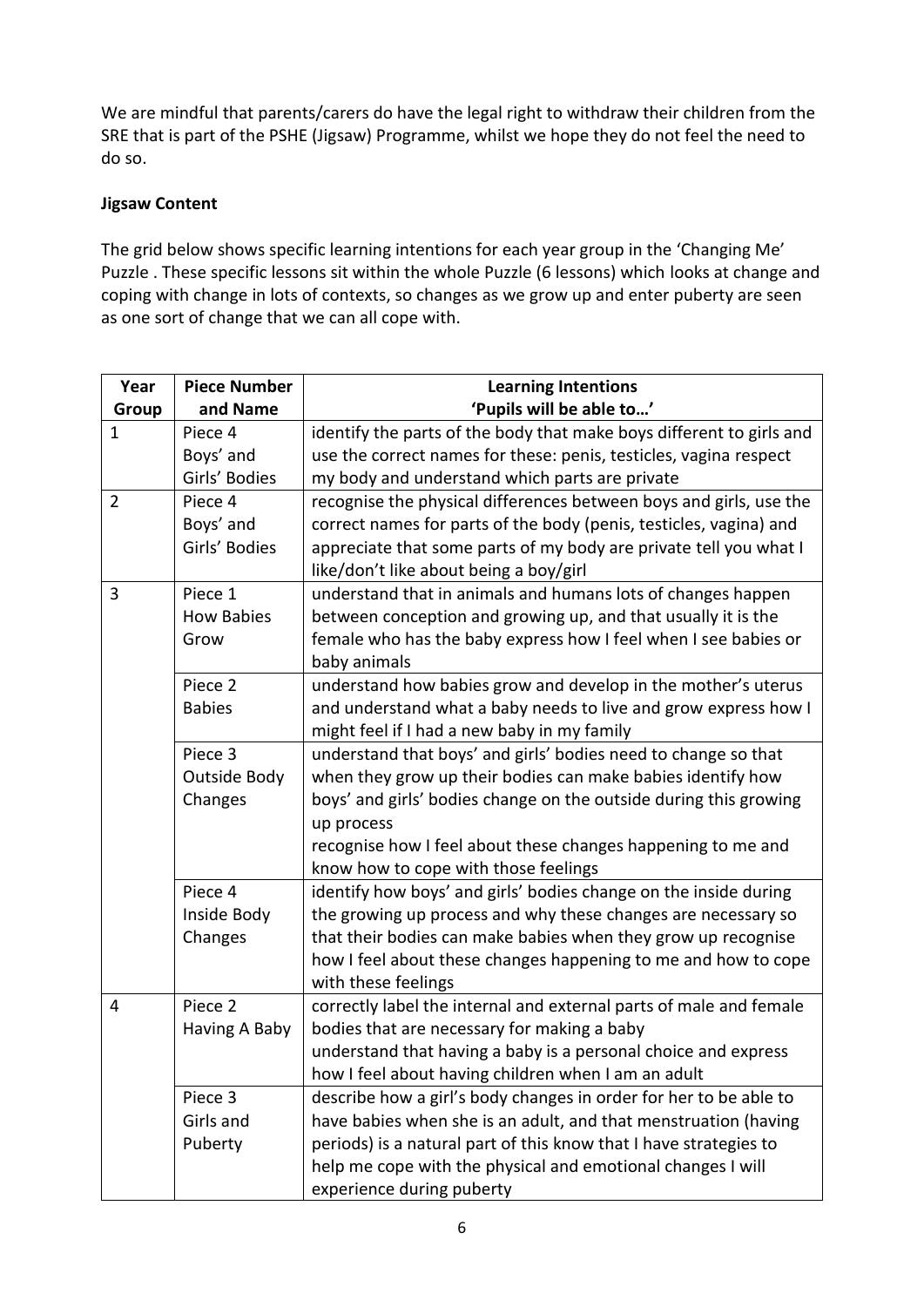| 5 | Piece <sub>2</sub><br>Puberty for<br>Girls             | explain how a girl's body changes during puberty and understand<br>the importance of looking after myself physically and emotionally<br>understand that puberty is a natural process that happens to<br>everybody and that it will be OK for me |
|---|--------------------------------------------------------|-------------------------------------------------------------------------------------------------------------------------------------------------------------------------------------------------------------------------------------------------|
|   | Piece 3                                                | describe how boys' and girls' bodies change during puberty                                                                                                                                                                                      |
|   | Puberty for                                            | express how I feel about the changes that will happen to me                                                                                                                                                                                     |
|   | <b>Boys and Girls</b>                                  | during puberty                                                                                                                                                                                                                                  |
|   | Piece 4<br>Conception                                  | understand that sexual intercourse can lead to conception and<br>that is how babies are usually made understand that sometimes<br>people need IVF to help them have a baby appreciate how                                                       |
|   |                                                        | amazing it is that human bodies can reproduce in these ways                                                                                                                                                                                     |
| 6 | Piece 2<br>Puberty                                     | explain how girls' and boys' bodies change during puberty and<br>understand the importance of looking after myself physically and<br>emotionally express how I feel about the changes that will happen<br>to me during puberty                  |
|   | Piece 3<br>Girl Talk/Boy<br><b>Talk</b>                | ask the questions I need answered about changes during puberty<br>reflect on how I feel about asking the questions and about the<br>answers I receive                                                                                           |
|   | Piece 4<br>Babies $-$<br>Conception to<br><b>Birth</b> | describe how a baby develops from conception through the nine<br>months of pregnancy, and how it is born recognise how I feel<br>when I reflect on the development and birth of a baby                                                          |
|   | Piece 5                                                | understand how being physically attracted to someone changes                                                                                                                                                                                    |
|   | Attraction                                             | the nature of the relationship express how I feel about the                                                                                                                                                                                     |
|   |                                                        | growing independence of becoming a teenager and am confident<br>that I can cope with this                                                                                                                                                       |

#### **Drug and Alcohol Education**

Definition of 'Drugs':

This policy uses the definition that a drug is: 'A substance people take to change the way they feel, think or behave' (United Nations Office on Drugs and Crime). The term 'Drugs' includes

- All illegal drugs
- All legal drugs including alcohol, tobacco and volatile substances which can be inhaled
- All over-the-counter and prescription medicines

Effective Drug and Alcohol Education can make a significant contribution to the development of the personal skills needed by pupils as they grow up. It also enables young people to make responsible and informed decisions about their health and well-being.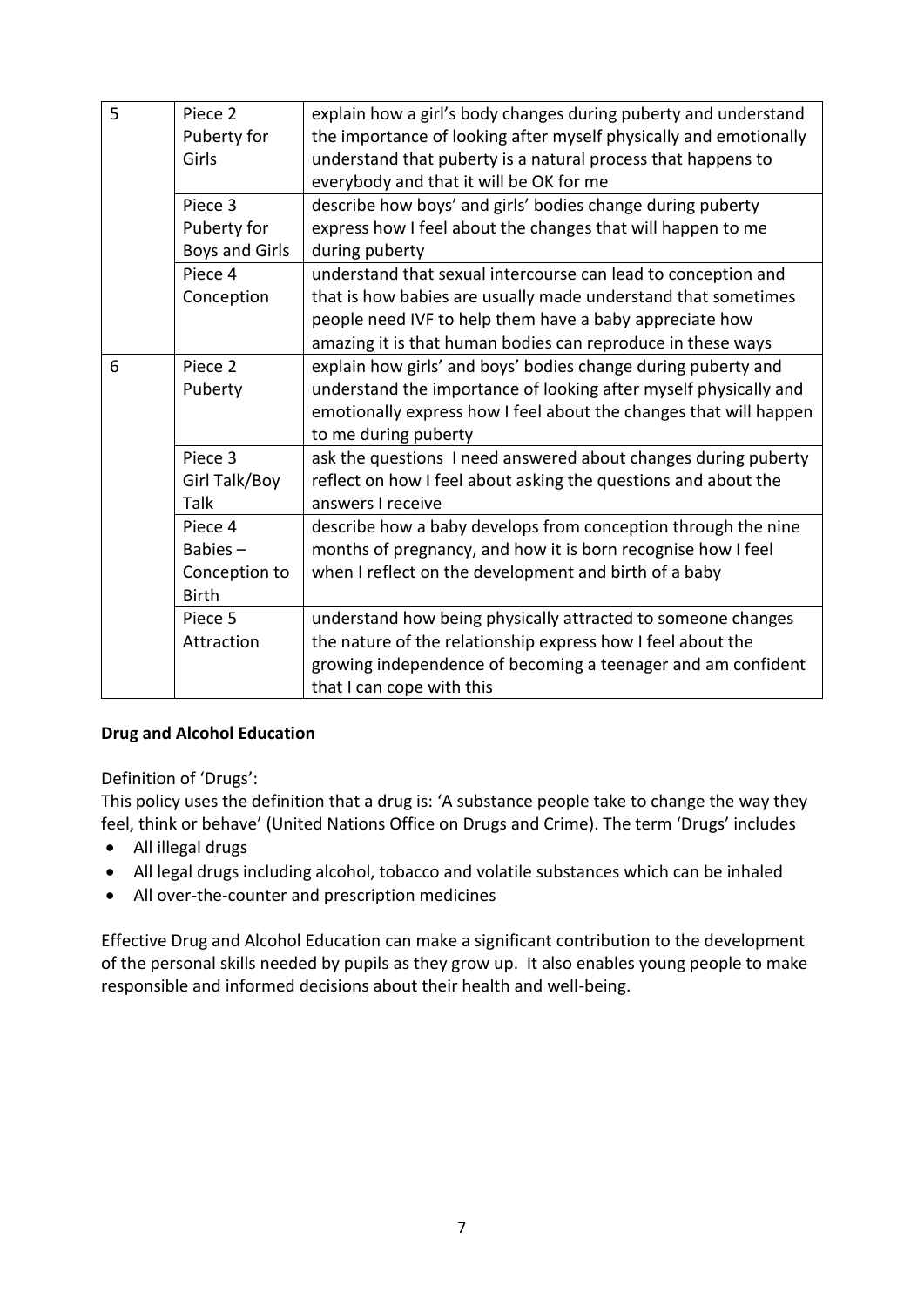# **Jigsaw Content**

The grid below shows specific Drug and Alcohol Education learning intentions for each year group in the 'Healthy Me' Puzzle.

| Year           | <b>Piece Number</b> | <b>Learning Intentions</b>                                        |
|----------------|---------------------|-------------------------------------------------------------------|
| Group          | and Name            | 'Pupils will be able to'                                          |
| $\overline{2}$ | Piece 3             | understand how medicines work in my body and how                  |
|                | Medicine            | important it is to use them safely feel positive about caring for |
|                | Safety              | my body and keeping it healthy                                    |
| 3              | Piece 3             | tell you my knowledge and attitude towards drugs                  |
|                | What Do I           | identify how I feel towards drugs                                 |
|                | <b>Know About</b>   |                                                                   |
|                | Drugs?              |                                                                   |
| 4              | Piece 3             | understand the facts about smoking and its effects on health,     |
|                | Smoking             | and also some of the reasons some people start to smoke can       |
|                |                     | relate to feelings of shame and guilt and know how to act         |
|                |                     | assertively to resist pressure from myself and others             |
|                | Piece 4             | understand the facts about alcohol and its effects on health,     |
|                | Alcohol             | particularly the liver, and also some of the reasons some         |
|                |                     | people drink alcohol can relate to feelings of shame and guilt    |
|                |                     | and know how to act assertively to resist pressure from myself    |
|                |                     | and others                                                        |
| 5              | Piece 1             | know the health risks of smoking and can tell you how             |
|                | Smoking             | tobacco affects the lungs, liver and heart make an informed       |
|                |                     | decision about whether or not I choose to smoke and know          |
|                |                     | how to resist pressure                                            |
|                | Piece <sub>2</sub>  | know some of the risks with misusing alcohol, including anti-     |
|                | Alcohol             | social behaviour, and how it affects the liver and heart make     |
|                |                     | an informed decision about whether or not I choose to drink       |
|                |                     | alcohol and know how to resist pressure                           |
| 6              | Piece 2             | know about different types of drugs and their uses and their      |
|                | <b>Drugs</b>        | effects on the body particularly the liver and heart be           |
|                |                     | motivated to find ways to be happy and cope with life's           |
|                |                     | situations without using drugs                                    |
|                | Piece 3             | evaluate when alcohol is being used responsibly, anti-socially    |
|                | Alcohol             | or being misused tell you how I feel about using alcohol when     |
|                |                     | I am older and my reasons for this                                |

#### **The School's Response to Drugs Related Incidents**

Cases involving substance misuse or supply on the premises are considered to be very serious. In all such cases the Head will discuss the matter with the Chairman of Governors. Permanent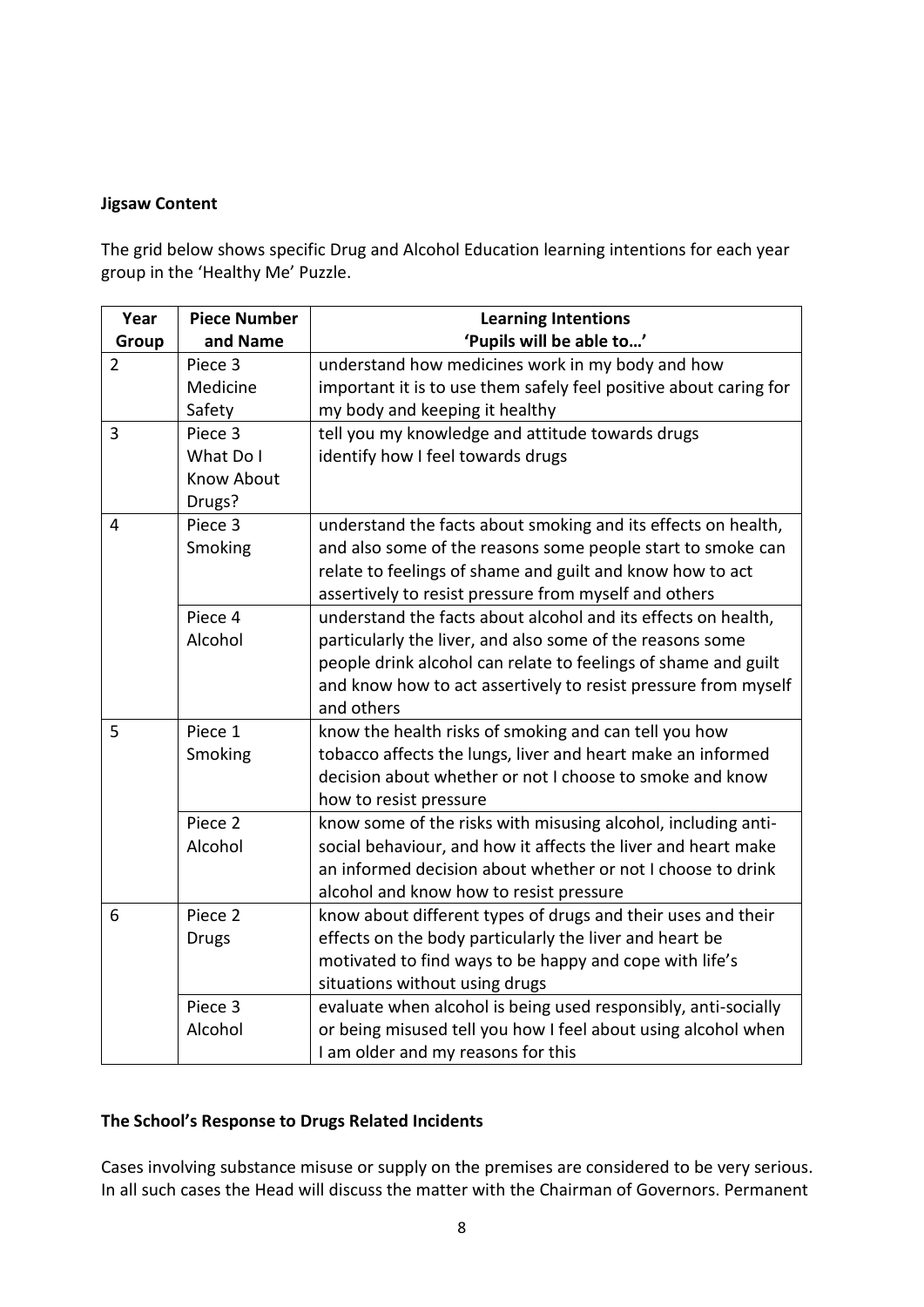exclusion may be considered as an appropriate response though the school will seek to balance the interests of the pupil(s) involved, the other school members and the local community. Parents will be informed in all cases where their child is involved in an incident of substance misuse.

#### **Response to Specific Incidents**

- The school has a No-Smoking policy. Incidences of pupils or adults smoking will be reported in the first instance to the Head who will take the required action.
- If any pupil is found under the influence of alcohol on school premises, the parents will be informed immediately and requested to remove the pupil.
- Alcohol, cigarettes or tobacco found on school premises will be confiscated. The parents will be informed and given the opportunity to redeem such items.
- If any pupil is found intoxicated through solvent abuse, urgent medical attention should be sought and the solvent will be confiscated.
- Controlled drugs found on school premises will be confiscated and immediately handed over to the police.
- A member of staff, having good reason for believing that a pupil may be in possession of an illegal substance, may ask that pupil to empty his/her pockets or bag in the presence of another adult. If the pupil refuses the matter should immediately be referred to a senior member of staff who will repeat the request. In the event of another refusal, the parents should be contacted to obtain their permission. As a last resort, and when there is good reason for pursuing this course of action, the police may be called.
- If any pupil or any other person is found supplying or offering to supply a controlled drug the Headmaster must be informed immediately. He will inform the police, the LEA, the Chairman of Governors and the child's parents.
- Any equipment involved in drug misuse found on school premises will be disposed of according to the Health and Safety guidelines. Needles and syringes, which present a considerable health hazard, must be handled with extreme care and stored in a suitable container until collected and disposed of by the correct authorities.

#### **Liaison with the Media**

Responsibility for liaison with the media will rest with the Head. Individual governors, if they are approached, might be well advised to refer the press to the Chairman or Vice-Chairman. The County Press Office and the Legal Department may be helpful in providing guidance to ensure that the reporting of incidents remains in the best interests of the young people, their families, and the school. The Quality Manager will be consulted and may be a helpful point of reference.

#### **The School's Stance on Substance Misuse**

#### **General Principles**

- The school does not condone the misuse of drugs or alcohol by members of the school, nor the illegal supply of these substances.
- The school is committed to the health and safety of all its members.
- The school will seek to educate pupils about the dangers of illegal substances.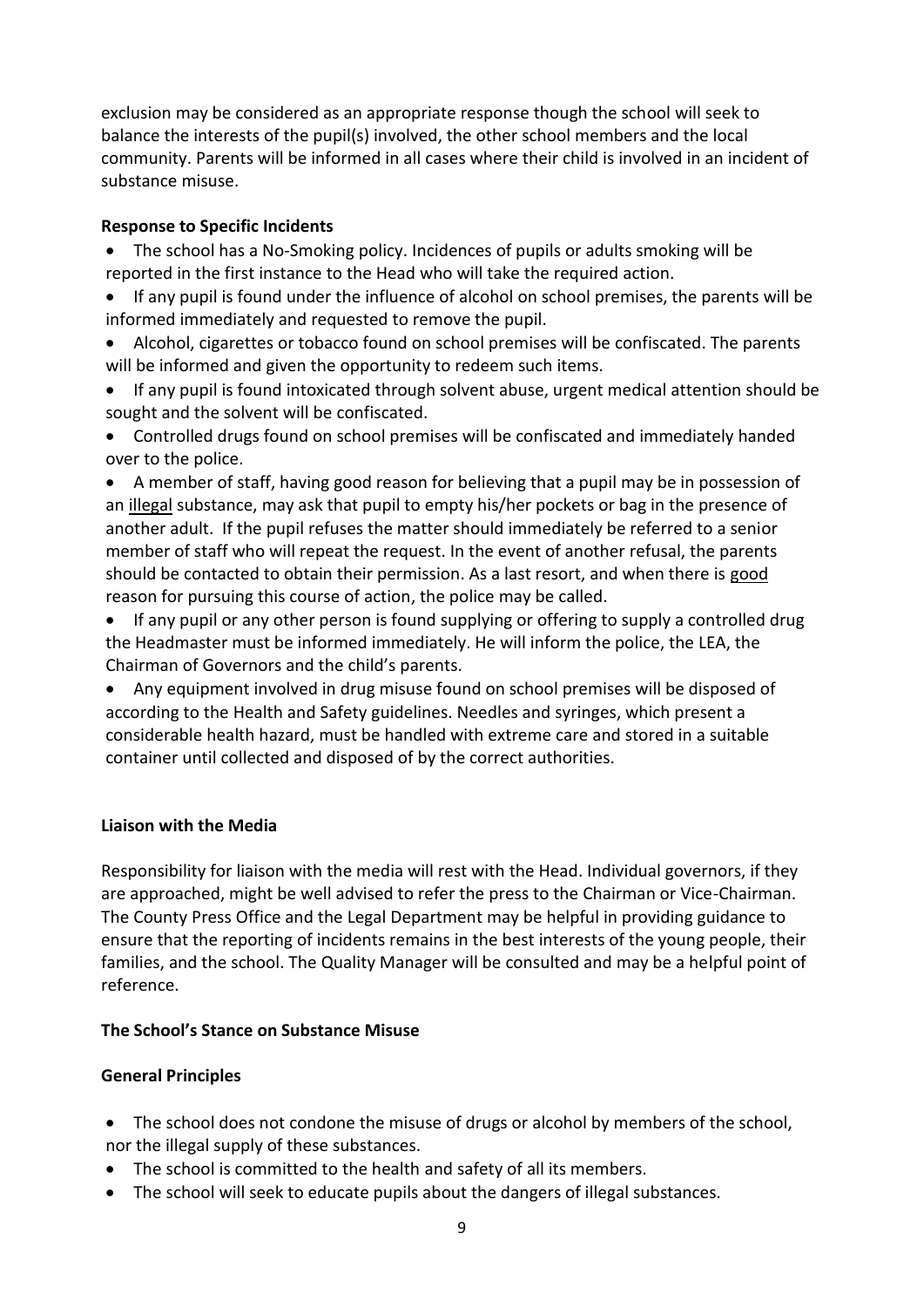The school recognises that it has a duty to inform and educate young people on the consequences of drug use and misuse and will take a proactive stance on the matter believing that such Health Education is a vital element of the Personal and Social Education of every pupil.

Fundamental to our school's values and practice is the principle of sharing the responsibility for education of young people with parents by keeping them informed of any **significant, known**  involvement by a pupil with illegal substances. Co-operation and communication between parents, students and school is essential for the effective implementation of this policy.

Whilst it is noted that the number of older children, at secondary school, who misuse substances may be rising, it is important to recognise that the majority of young children do not do so. We need to continue to support the differing changing needs of young people on this issue.

#### **Confidentiality and Child Protection Issues**

As a general rule a child's confidentiality is maintained by the teacher or member of staff concerned. If this person believes that the child is at risk or in danger, she/he talks to the named child protection co-ordinator who takes action as laid down in the Child Protection Policy. All staff members are familiar with the policy and know the identity of the member of staff with responsibility for Child Protection issues. The child concerned will be informed that confidentiality is being breached and reasons why. The child will be supported by the teacher throughout the process.

#### **How is Jigsaw PSHE organised in school?**

Jigsaw brings together PSHE Education, emotional literacy, social skills and spiritual development in a comprehensive scheme of learning. Teaching strategies are varied and are mindful of preferred learning styles and the need for differentiation. Jigsaw is designed as a whole school approach, with all year groups working on the same theme (Puzzle) at the same time. This enables each Puzzle to start with an introductory assembly, generating a whole school focus for adults and children alike.

There are six Puzzles in Jigsaw that are designed to progress in sequence from September to July. Each Puzzle has six Pieces (lessons) which work towards an 'end product', for example, The School Learning Charter or The Garden of Dreams and Goals.

Each Piece has two Learning Intentions: one is based on specific PSHE learning (covering the non-statutory national framework for PSHE Education but enhanced to address children's needs today); and one is based on emotional literacy and social skills (covering the SEAL learning intentions but also enhanced). The enhancements mean that Jigsaw is relevant to children living in today's world as it helps them understand and be equipped to cope with issues like body image, cyber and homophobic bullying, and internet safety.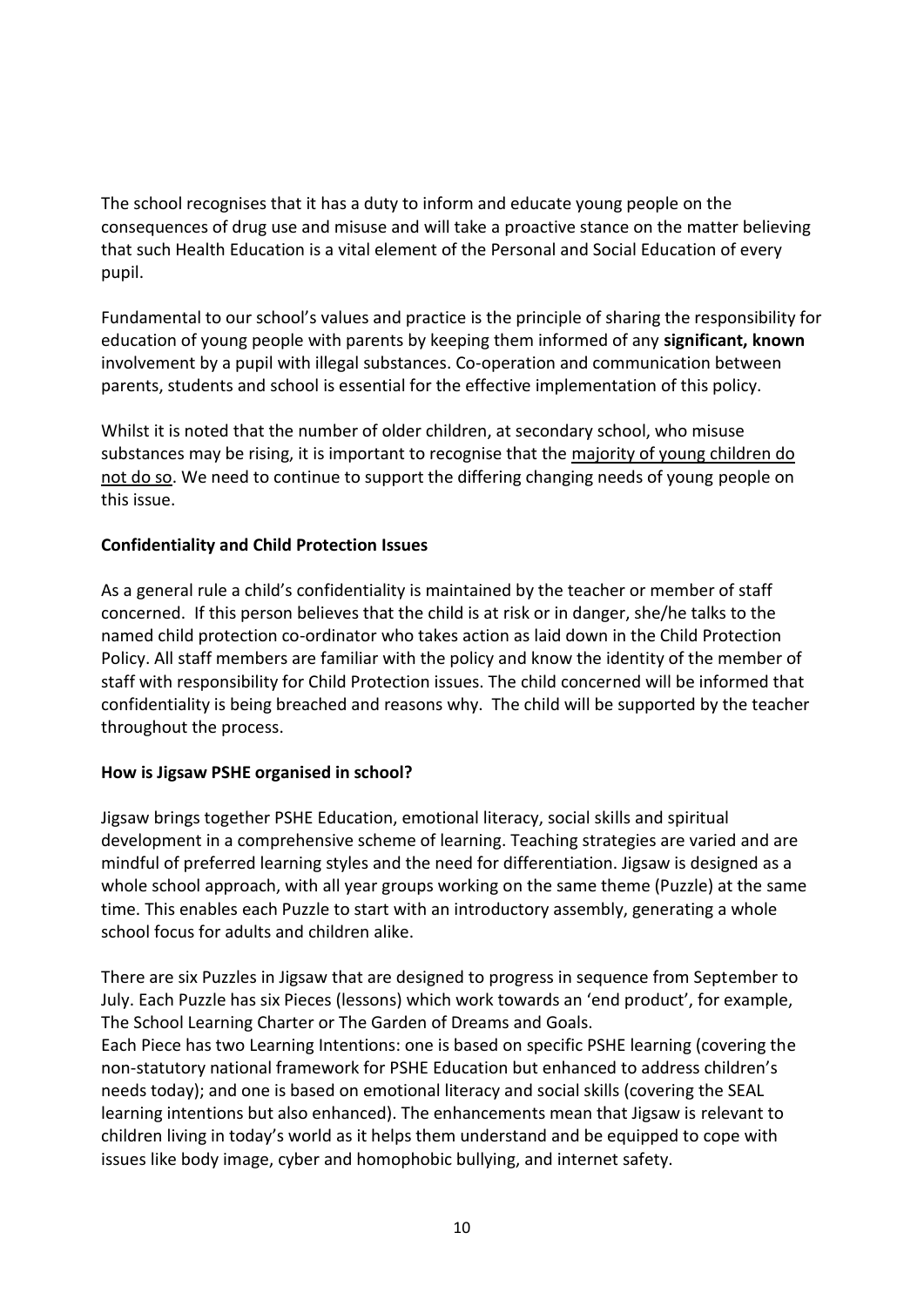Every Piece (lesson) contributes to at least one of these aspects of children's development. This is mapped on each Piece and balanced across each year group.

# **Differentiation/SEN**

Jigsaw is written as a universal core curriculum provision for all children. Inclusivity is part of its philosophy. Teachers will need, as always, to tailor each Piece to meet the needs of the children in their classes. To support this differentiation, many Jigsaw Pieces suggest creative learning activities that allow children to choose the media with which they work and give them scope to work to their full potential. To further help teachers differentiate for children in their classes with special educational needs, each Puzzle includes a P-level grid with suggested activities for children working at each of those levels.

# **Safeguarding**

Teachers need to be aware that sometimes disclosures may be made during these sessions; in which case, safeguarding procedures must be followed immediately. Sometimes it is clear that certain children may need time to talk one-to-one after the circle closes. It is important to allow the time and appropriate staffing for this to happen. If disclosures occur, the school's Safeguarding Policy and procedures are followed.

#### **Assessment**

Teachers will be eager to ensure children are making progress with their learning throughout their Jigsaw experience. Therefore, each Puzzle (except Puzzle 1) has a built-in assessment task, usually in Piece 5 or 6. This task is the formal opportunity for teacher assessment, but also offers children the chance to assess their own learning and have a conversation with the teacher about their two opinions. The task can usually be used as evidence in the Jigsaw Journal.

Each Puzzle has a set of three level descriptors for each year group: *Working towards Working at Working beyond*

It is envisaged that, at the beginning of a Puzzle, children will be given the 'My Jigsaw Learning Record' for that Puzzle, so that it is clear to them what they are aiming to achieve. They stick this into their Jigsaw Journal. After completion of the assessment task, the teacher and the child return to the 'My Jigsaw Learning Record' and the child colours in the attainment descriptor he thinks he has achieved. The teacher does the same and facilitates a conversation with the child about his learning progress for that Puzzle. Do they agree? They both complete the evaluation boxes on the child's learning record, focussing on how progress could be made in the next Puzzle.

#### **Recording and tracking progress**

To support the teacher in tracking each child's Jigsaw Learning progress throughout the year, there is an overview sheet for each child: 'My Learning Progress This Year.' This sheet has the three attainment descriptors for each Puzzle (Puzzles 2-6). After each assessment task, the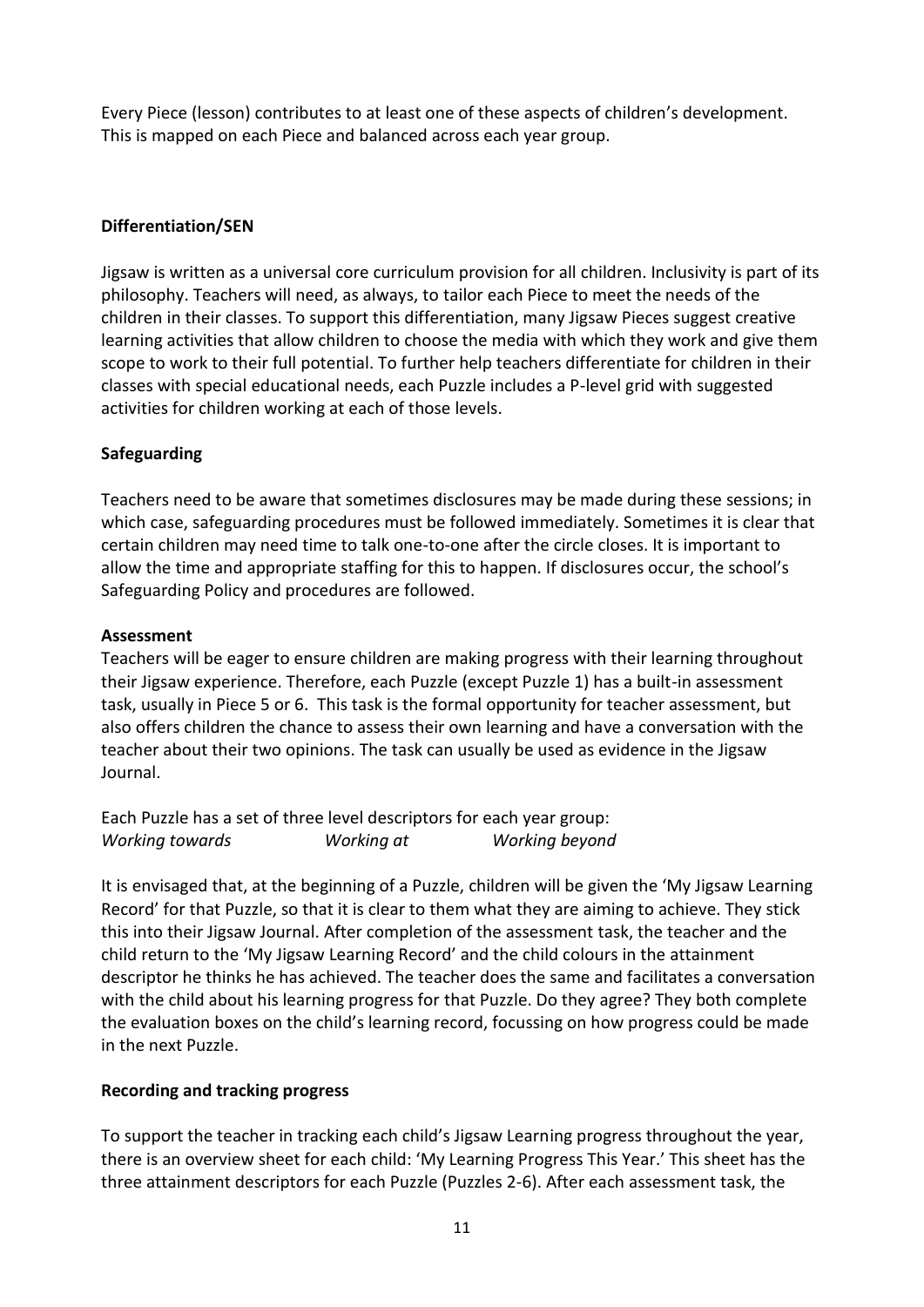teacher, using a best-fit approach, decides whether the child is working at, towards or beyond and highlights the appropriate descriptor box on that child's overview sheet. There is also space for the teacher's comments. This sheet gives a quick visual representation of where the child is in each Puzzle.

# **Reporting to Parents/Carers**

Each Puzzle's assessment task and attainment descriptors assist the teacher in reporting meaningful learning progress to parents/carers. The descriptors can be used as a starting point when considering what to write on children's reports.

# **The Attainment Descriptors**

Please be aware that these attainment descriptors are specific to Jigsaw and to year groups. They are designed to give guidance when considering each child's learning journey. They are *not* nationally-recognised. There are no national level descriptors for PSHE. The Jigsaw philosophy is that children are praised and their achievements celebrated in every Piece. It demands a positive relationship between the teacher and the children which, in itself, values and celebrates each individual. Appropriate time is allocated for this process.

# **Monitoring and evaluation**

The PSHE co-ordinator will monitor delivery of the programme through observation and discussion with teaching staff to ensure consistent and coherent curriculum provision. Evaluation of the programme's effectiveness will be conducted on the basis of:

- Pupil and teacher evaluation of the content and learning processes
- Staff meetings to review and share experience

# **External contributors**

External contributors from the community, e.g. health promotion specialists, school nurses, and community police and fire officers, make a valuable contribution to the Jigsaw PSHE programme. Their input should be carefully planned and monitored so as to fit into and complement the programme.

Teachers MUST always be present during these sessions and remain responsible for the delivery of the Jigsaw PSHE programme.

#### **The Learning Environment**

Establishing a safe, open and positive learning environment based on trusting relationships between all members of the class, adults and children alike, is vital. To enable this, it is important that 'ground rules' are agreed and owned at the beginning of the year and are reinforced in every Piece – by using The Jigsaw Charter. (Ideally, teachers and children will devise their own Jigsaw Charter at the beginning of the year so that they have ownership of it.) It needs to include the aspects below:

The Jigsaw Charter

- We take turns to speak
- We use kind and positive words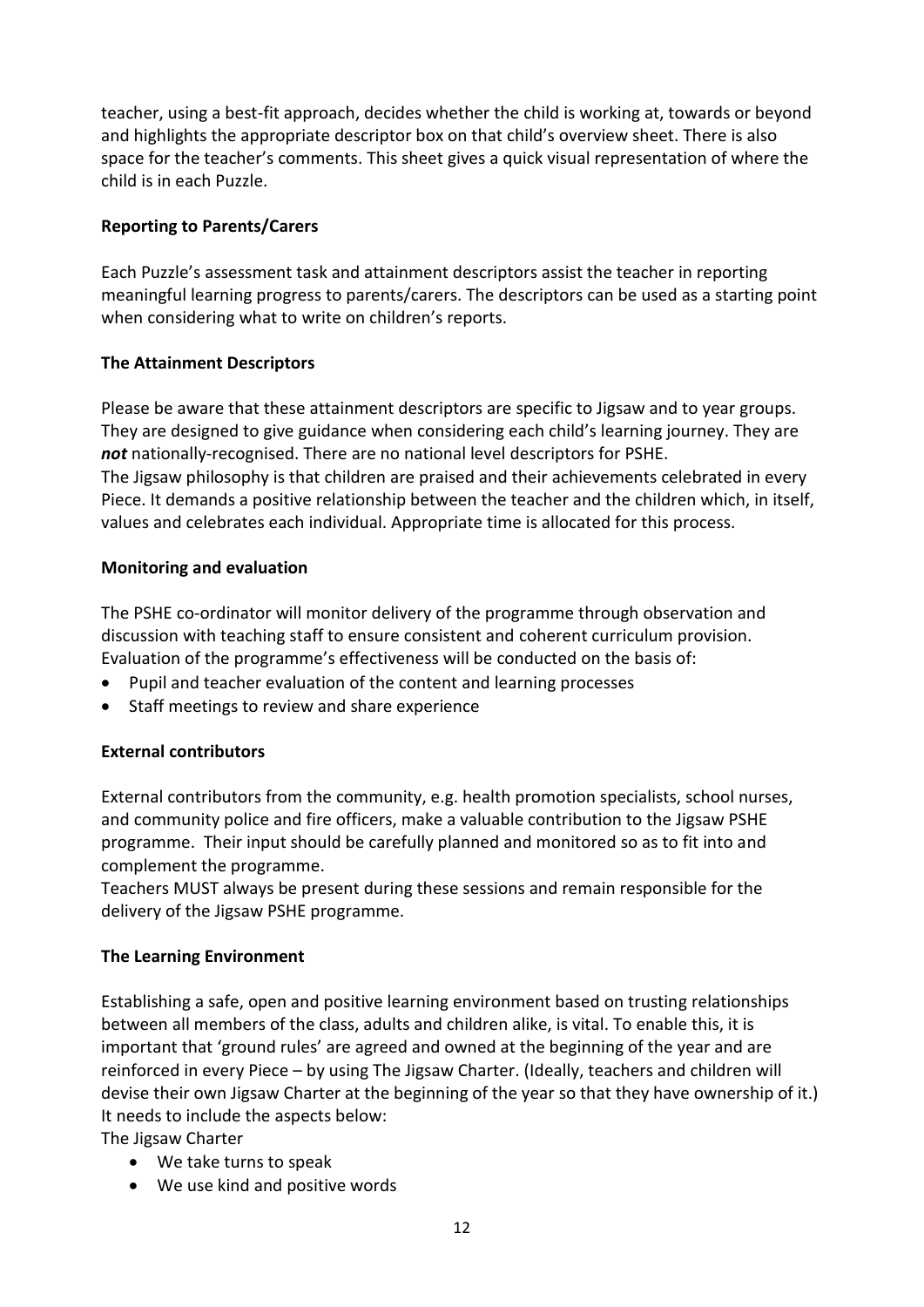- We listen to each other
- We have the right to pass
- We only use names when giving compliments or when being positive
- We respect each other's privacy (confidentiality)

#### **Teaching Sensitive and Controversial Issues**

Sensitive and controversial issues are certain to arise in learning from real-life experience. Teachers need to be prepared to handle personal issues arising from the work, to deal sensitively with, and to follow up appropriately, disclosures made in a group or individual setting. Issues that we address that are likely to be sensitive and controversial because they have a political, social or personal impact or deal with values and beliefs include: family lifestyles and values, physical and medical issues, financial issues, bullying and bereavement. Teachers will take all reasonable, practical steps to ensure that, where political or controversial issues are brought to pupils' attention, they are offered a balanced presentation of opposing views. Teachers will adopt strategies that seek to avoid bias on their part and will teach pupils how to recognise bias and evaluate evidence. Teachers will seek to establish a classroom climate in which all pupils are free from any fear of expressing reasonable points of view that contradict those held either by their class teachers or their peers.

#### **Answering Difficult Questions and Sensitive Issues**

Staff members are aware that views around SRE- and Drug and Alcohol Education-related issues are varied. However, while personal views are respected, all SRE and Drug and Alcohol Education issues are taught without bias using Jigsaw. Topics are presented using a variety of views and beliefs so that pupils are able to form their own, informed opinions but also respect the fact that others have the right to a different opinion.

Both formal and informal SRE and Drug and Alcohol Education arising from pupils' questions are answered according to the age and maturity of the pupil(s) concerned. Questions do not have to be answered directly, and can be addressed individually later. The school believes that individual teachers must use their skill and discretion in this area and refer to the Child Protection Officer if they are concerned.

Our school believes that SRE and Drug and Alcohol Education should meet the needs of all pupils, answer appropriate questions and offer support. In Jigsaw Pieces that cover SRE provision, this should be regardless of their developing sexuality and be able to deal honestly and sensitively with sexual orientation, answer appropriate questions and offer support. Homophobic bullying is dealt with strongly yet sensitively. The school liaises with parents/carers on this issue to reassure them of the content and context.

#### **Involving parents and carers**

The school believes that it is important to have the support of parents, carers and the wider community for the Jigsaw PSHE programme. Parents and carers may be given the opportunity to find out about and discuss the Jigsaw PSHE programme through possible activities such as:

- \* Parent/carer Jigsaw awareness session
- Parents'/carers' evenings
- Involvement in policy development (through parent governors)